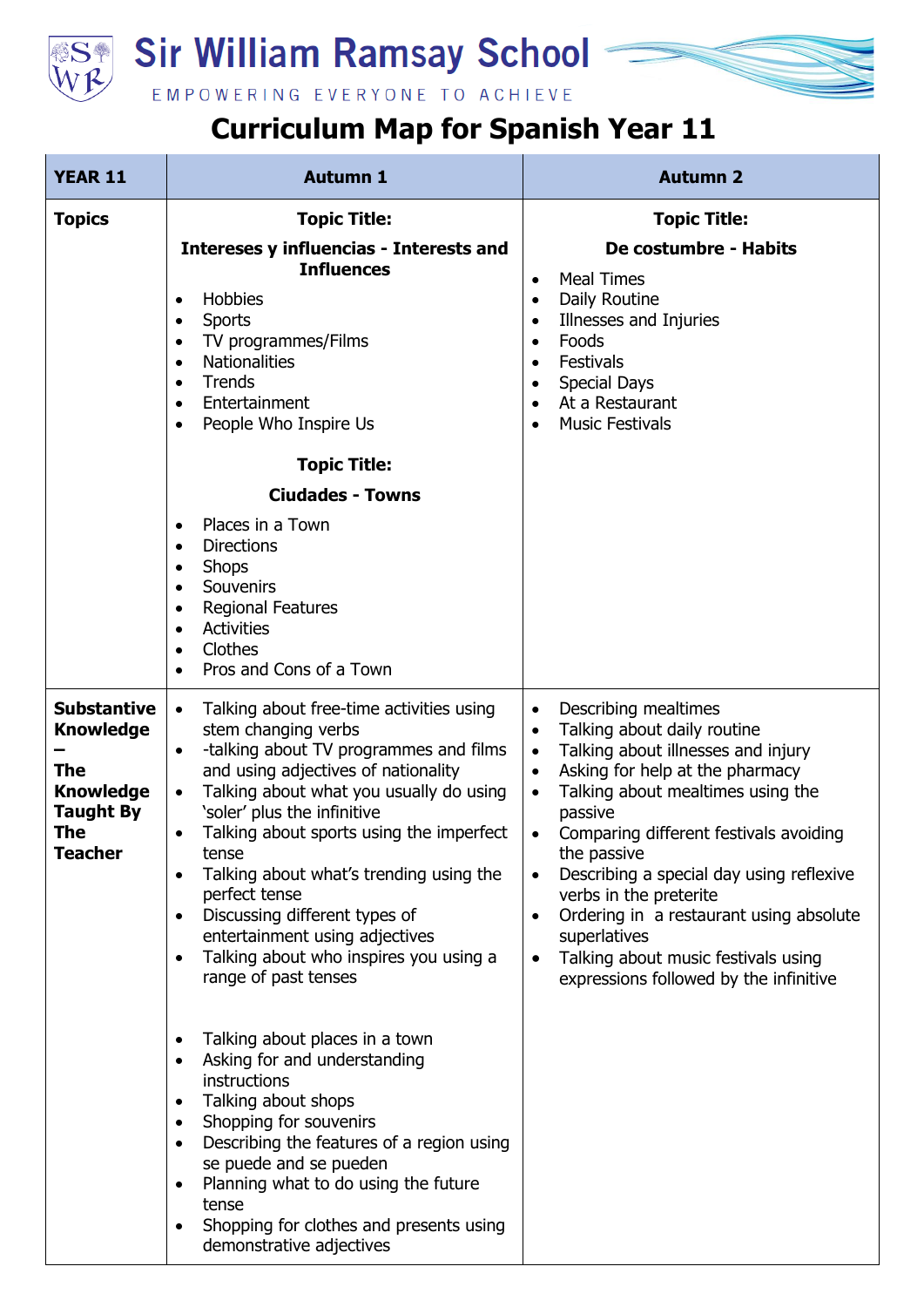|                                                              | Talking about problems in a town using<br>the conditional<br>Describing a visit in the past using<br>different tenses together                                                                                                                                                                                                                                                                                                                                                                                                                                                                                                                                                                                                                                                                                                                                                                                                                                                                                                                                                                                                                                                                                                                                                                                                                           |                                                                                                                                                                                                                                                                                                                                                                                                                                                                                                                                                                                                                                                                                                                                                                                                                                                                                                                                                                                                                                                                                                                                                                                                                                                                                                                                                                                                      |
|--------------------------------------------------------------|----------------------------------------------------------------------------------------------------------------------------------------------------------------------------------------------------------------------------------------------------------------------------------------------------------------------------------------------------------------------------------------------------------------------------------------------------------------------------------------------------------------------------------------------------------------------------------------------------------------------------------------------------------------------------------------------------------------------------------------------------------------------------------------------------------------------------------------------------------------------------------------------------------------------------------------------------------------------------------------------------------------------------------------------------------------------------------------------------------------------------------------------------------------------------------------------------------------------------------------------------------------------------------------------------------------------------------------------------------|------------------------------------------------------------------------------------------------------------------------------------------------------------------------------------------------------------------------------------------------------------------------------------------------------------------------------------------------------------------------------------------------------------------------------------------------------------------------------------------------------------------------------------------------------------------------------------------------------------------------------------------------------------------------------------------------------------------------------------------------------------------------------------------------------------------------------------------------------------------------------------------------------------------------------------------------------------------------------------------------------------------------------------------------------------------------------------------------------------------------------------------------------------------------------------------------------------------------------------------------------------------------------------------------------------------------------------------------------------------------------------------------------|
| <b>How The</b><br><b>Knowledge</b><br>Is<br><b>Developed</b> | Listen to a variety of forms of spoken<br>➤<br>language to obtain information.<br>Transcribe words and short sentences<br>➤<br>that they hear with increasing accuracy.<br>Initiate and develop conversations,<br>➤<br>coping with unfamiliar language and<br>unexpected responses, making use of<br>important social conventions such as<br>formal modes of address.<br>Express and develop ideas clearly and<br>➤<br>with increasing accuracy, both orally and<br>in writing.<br>Speak coherently and confidently, with<br>$\blacktriangleright$<br>increasingly accurate pronunciation and<br>intonation.<br>Read and show comprehension of<br>➤<br>original and adapted materials from a<br>range of different sources, understanding<br>the purpose, important ideas and details,<br>and provide an accurate English<br>translation of short, suitable material.<br>Read literary texts in the language (such<br>$\blacktriangleright$<br>as stories, songs, poems and letters), to<br>stimulate ideas, develop creative<br>expression and expand understanding of<br>the language and culture.<br>Write prose using an increasingly wide<br>$\blacktriangleright$<br>range of grammar and vocabulary,<br>write creatively to express their own<br>ideas and opinions, and translate short<br>written text accurately into the foreign<br>language. | $\triangleright$ Listen to a variety of forms of spoken<br>language to obtain information.<br>$\triangleright$ Transcribe words and short sentences<br>that they hear with increasing accuracy.<br>$\triangleright$ Initiate and develop conversations,<br>coping with unfamiliar language and<br>unexpected responses, making use of<br>important social conventions such as<br>formal modes of address.<br>$\triangleright$ Express and develop ideas clearly and<br>with increasing accuracy, both orally and<br>in writing.<br>Speak coherently and confidently, with<br>$\blacktriangleright$<br>increasingly accurate pronunciation and<br>intonation.<br>$\triangleright$ Read and show comprehension of original<br>and adapted materials from a range of<br>different sources, understanding the<br>purpose, important ideas and details, and<br>provide an accurate English translation of<br>short, suitable material.<br>$\triangleright$ Read literary texts in the language (such<br>as stories, songs, poems and letters), to<br>stimulate ideas, develop creative<br>expression and expand understanding of<br>the language and culture.<br>$\triangleright$ Write prose using an increasingly wide<br>range of grammar and vocabulary,<br>write creatively to express their own<br>ideas and opinions, and translate short<br>written text accurately into the foreign<br>language. |
| <b>Skills</b>                                                | <b>Listening</b>                                                                                                                                                                                                                                                                                                                                                                                                                                                                                                                                                                                                                                                                                                                                                                                                                                                                                                                                                                                                                                                                                                                                                                                                                                                                                                                                         | <b>Listening</b>                                                                                                                                                                                                                                                                                                                                                                                                                                                                                                                                                                                                                                                                                                                                                                                                                                                                                                                                                                                                                                                                                                                                                                                                                                                                                                                                                                                     |
|                                                              | Listening for gist and detail at near<br>$\bullet$<br>normal speed<br>Listening for different tenses<br>$\bullet$                                                                                                                                                                                                                                                                                                                                                                                                                                                                                                                                                                                                                                                                                                                                                                                                                                                                                                                                                                                                                                                                                                                                                                                                                                        | Listening for gist and detail at near<br>$\bullet$<br>normal speed                                                                                                                                                                                                                                                                                                                                                                                                                                                                                                                                                                                                                                                                                                                                                                                                                                                                                                                                                                                                                                                                                                                                                                                                                                                                                                                                   |
|                                                              | <b>Speaking</b>                                                                                                                                                                                                                                                                                                                                                                                                                                                                                                                                                                                                                                                                                                                                                                                                                                                                                                                                                                                                                                                                                                                                                                                                                                                                                                                                          | <b>Speaking</b>                                                                                                                                                                                                                                                                                                                                                                                                                                                                                                                                                                                                                                                                                                                                                                                                                                                                                                                                                                                                                                                                                                                                                                                                                                                                                                                                                                                      |
|                                                              | Oral skills in Spanish with increasing<br>accuracy<br>Express and develop thoughts and ideas<br>$\bullet$<br>spontaneously and fluently<br>Adapting a model dialogue to fit different<br>$\bullet$<br>situations<br>Asking and responding to questions<br>$\bullet$<br><b>Explaining preferences</b>                                                                                                                                                                                                                                                                                                                                                                                                                                                                                                                                                                                                                                                                                                                                                                                                                                                                                                                                                                                                                                                     | Oral skills in Spanish with increasing<br>$\bullet$<br>accuracy<br>Express and develop thoughts and ideas<br>$\bullet$<br>spontaneously and fluently<br>Adding interest when narrating a story<br>$\bullet$                                                                                                                                                                                                                                                                                                                                                                                                                                                                                                                                                                                                                                                                                                                                                                                                                                                                                                                                                                                                                                                                                                                                                                                          |
|                                                              | <b>Reading</b>                                                                                                                                                                                                                                                                                                                                                                                                                                                                                                                                                                                                                                                                                                                                                                                                                                                                                                                                                                                                                                                                                                                                                                                                                                                                                                                                           | <b>Reading</b>                                                                                                                                                                                                                                                                                                                                                                                                                                                                                                                                                                                                                                                                                                                                                                                                                                                                                                                                                                                                                                                                                                                                                                                                                                                                                                                                                                                       |
|                                                              | Reading for gist and detail<br>$\bullet$<br>Identifying correct statements about a<br>$\bullet$<br>text<br>Using words that have more than one<br>meaning                                                                                                                                                                                                                                                                                                                                                                                                                                                                                                                                                                                                                                                                                                                                                                                                                                                                                                                                                                                                                                                                                                                                                                                                | Reading for gist and detail<br>$\bullet$<br>Inferring meaning in literary texts<br>$\bullet$                                                                                                                                                                                                                                                                                                                                                                                                                                                                                                                                                                                                                                                                                                                                                                                                                                                                                                                                                                                                                                                                                                                                                                                                                                                                                                         |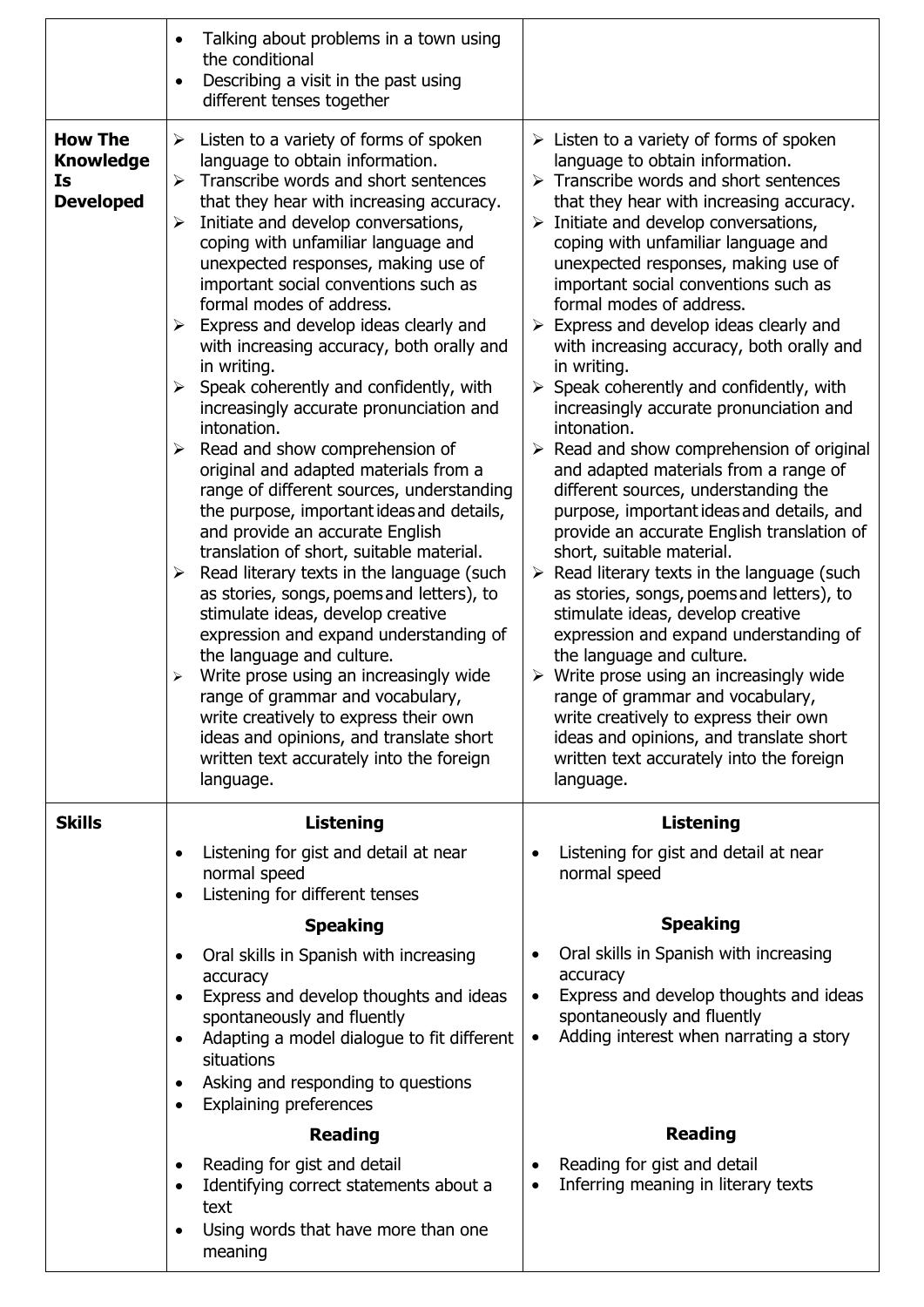|                                                    | Using synonyms and antonyms<br>$\bullet$<br>Recognising and using idioms<br>$\bullet$<br>Writing<br>Adapting a model dialogue to fit different<br>$\bullet$<br>situations<br>General writing skills (how to organise a<br>text)<br>Specific writing skills: developing<br>$\bullet$<br>accuracy when writing in Spanish and<br>translating into Spanish                                                                                                                                                                                                                                                                                                                                                                                         | Writing<br>General writing skills (how to organise a<br>text)<br>Specific writing skills: developing<br>$\bullet$<br>accuracy when writing in Spanish and<br>translating into Spanish<br>Developing cohesion and coherence<br>$\bullet$<br>when translating texts from Spanish into                                                                                                                                                                                                                                                                                                       |
|----------------------------------------------------|-------------------------------------------------------------------------------------------------------------------------------------------------------------------------------------------------------------------------------------------------------------------------------------------------------------------------------------------------------------------------------------------------------------------------------------------------------------------------------------------------------------------------------------------------------------------------------------------------------------------------------------------------------------------------------------------------------------------------------------------------|-------------------------------------------------------------------------------------------------------------------------------------------------------------------------------------------------------------------------------------------------------------------------------------------------------------------------------------------------------------------------------------------------------------------------------------------------------------------------------------------------------------------------------------------------------------------------------------------|
|                                                    | Developing cohesion and coherence<br>$\bullet$<br>when translating texts from Spanish into<br>English<br>Grammar awareness<br>$\bullet$<br>Deepen knowledge about how language<br>$\bullet$<br>works and enrich vocabulary to increase<br>their independent use and understanding<br>of extended language in a range of<br>contexts                                                                                                                                                                                                                                                                                                                                                                                                             | English<br>Grammar awareness<br>$\bullet$<br>Deepen knowledge about how language<br>$\bullet$<br>works and enrich vocabulary to increase<br>their independent use and understanding<br>of extended language in a range of<br>contexts<br>Adding interest when narrating a story<br>$\bullet$                                                                                                                                                                                                                                                                                              |
| <b>Links To</b><br><b>Prior</b><br><b>Learning</b> | Hobbies - the verb jugar<br>$\bullet$<br>Using direct object pronouns<br>$\bullet$<br><b>Sports</b><br>$\bullet$<br>Recognising preterite/imperfect/present<br>$\bullet$<br>tense<br>Use of adjectives<br>$\bullet$<br>Revision of the near future tense<br>$\bullet$<br>Places in the town<br>$\bullet$<br>Saying where things are (esta en sur)<br>$\bullet$<br>Numbers to 100 (prices)<br>$\bullet$<br>Weather<br>Opinions<br>The preterite and imperfect tenses<br>$\bullet$                                                                                                                                                                                                                                                                | Food<br>٠<br><b>Mealtimes</b><br>$\bullet$<br>Time<br>$\bullet$<br>Daily routine<br>$\bullet$<br>Ordering at a restaurant<br>$\bullet$<br>Reflexive verbs<br>$\bullet$<br>Suelo $+$ infinitive<br>$\bullet$<br>Fiestas<br>$\bullet$<br>Opinions<br>$\bullet$<br>The present tense and preterite tense<br>$\bullet$                                                                                                                                                                                                                                                                        |
| Literacy/<br><b>Numeracy</b>                       | <b>Literacy</b><br>Analysing English grammar and literacy to<br>understand the following aspects of Spanish<br>grammar:-<br>Using stem changing verbs<br>$\bullet$<br>Using adjectives of nationality<br>$\bullet$<br>Using soler $+$ the infinitive<br>$\bullet$<br>Revision of the present tenses/ imperfect<br>$\bullet$<br>tense/preterite tense<br>Introducing the perfect tense, the future<br>$\bullet$<br>tense and the conditional tense<br>Irregular verbs in the conditional tense<br>$\bullet$<br>Adjectives and agreements<br>$\bullet$<br><b>Negatives</b><br>$\bullet$<br>Strategies to work out the meaning of<br>$\bullet$<br>unknown vocabulary<br>Translation tasks and word order from<br>$\bullet$<br>English into Spanish | <b>Literacy</b><br>Analysing English grammar and literacy to<br>understand the following aspects of Spanish<br>grammar:<br>Using reflexive verbs<br>٠<br>Introducing the passive<br>$\bullet$<br>Avoiding the passive<br>$\bullet$<br>Preterite tense of reflexive verbs<br>$\bullet$<br>Introduce absolute superlatives<br>$\bullet$<br>Revision of the present tenses, irregular<br>$\bullet$<br>of the preterite tense<br>Strategies to work out the meaning of<br>$\bullet$<br>unknown vocabulary<br>Translation tasks and word order from<br>English into Spanish<br><b>Numeracy</b> |
|                                                    | <b>Numeracy</b><br>Dates in Spanish (discussing who you                                                                                                                                                                                                                                                                                                                                                                                                                                                                                                                                                                                                                                                                                         | <b>Numbers</b>                                                                                                                                                                                                                                                                                                                                                                                                                                                                                                                                                                            |
|                                                    | admire and key dates in their lives)                                                                                                                                                                                                                                                                                                                                                                                                                                                                                                                                                                                                                                                                                                            | Time                                                                                                                                                                                                                                                                                                                                                                                                                                                                                                                                                                                      |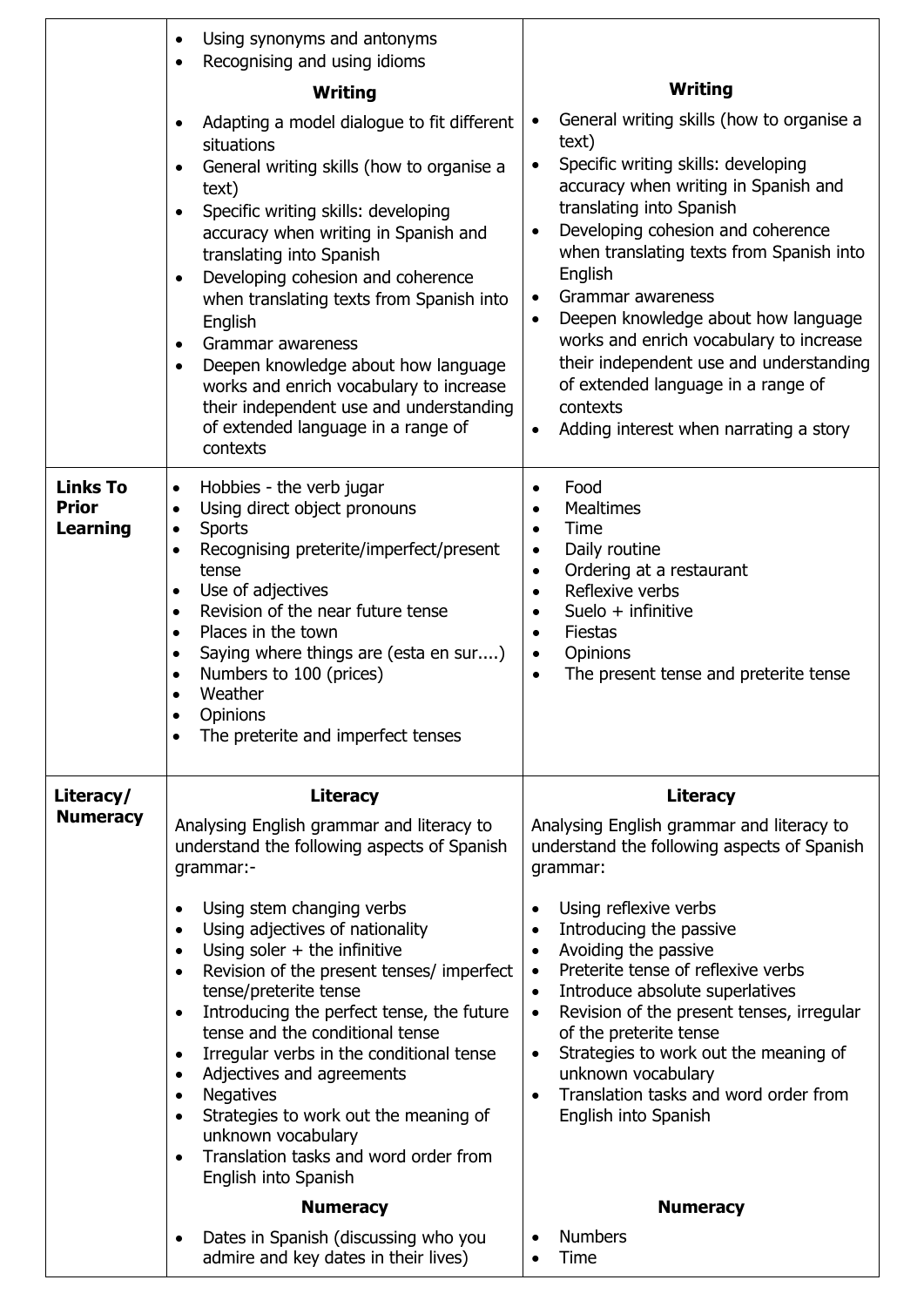|                                   | Time<br>Prices in Euros<br>$\bullet$<br>Numbers to 500<br>$\bullet$                                                                                                                                                                                                                                                                                                                                                                                                           | Data looking for increases and decreases<br>in statistics                                                                                                                                                                                                                                                                                                                                                                               |
|-----------------------------------|-------------------------------------------------------------------------------------------------------------------------------------------------------------------------------------------------------------------------------------------------------------------------------------------------------------------------------------------------------------------------------------------------------------------------------------------------------------------------------|-----------------------------------------------------------------------------------------------------------------------------------------------------------------------------------------------------------------------------------------------------------------------------------------------------------------------------------------------------------------------------------------------------------------------------------------|
| <b>Cross</b><br><b>Curricular</b> | <b>PSHE</b><br>Expressing opinions and justifications<br>and respecting others' views<br>Exploring the Kaleidoscope Question -<br>$\bullet$<br>'Who is Pedro Almodovar and Guillermo<br>de Torre. Can you compare their<br>styles? ' and Can you compare High<br>Wycombe to a town in Spain what are                                                                                                                                                                          | <b>PSHE</b><br>Expressing opinions and justifications<br>and respecting others' views<br>Exploring the Kaleidoscope Question 'Are<br>$\bullet$<br>fiestas in Spain still religious or an<br>excuse for a party?'                                                                                                                                                                                                                        |
|                                   | the differences and similarities'<br><b>SMSC</b>                                                                                                                                                                                                                                                                                                                                                                                                                              | <b>SMSC</b>                                                                                                                                                                                                                                                                                                                                                                                                                             |
|                                   | Discussing the role of TV and specific TV<br>programmes<br>Exploring singers and TV programmes<br>$\bullet$<br>form Hispanic culture<br>Exploring famous sportsmen<br>$\bullet$<br>Exploring tourist regions in Spain<br>$\bullet$<br>Exploring problems within a town and<br>$\bullet$<br>how it can be improved<br>Polite form of address in Spanish<br>$\bullet$<br>speaking countries<br>Exploring different vocab used in Spanish<br>speaking countries                  | Discussing healthy and unhealthy meal<br>choices<br>Exploring mealtimes and their difference<br>$\bullet$<br>in Spain/Spanish speaking countries<br>compared to UK<br>Reflecting on choices of diet and<br>exercise<br>Exploring different fiestas/festivals in<br>$\bullet$<br>Spain i.e. La Tomatina and comparing<br>them with others from around the world<br>Exploring typical foods in Spanish<br>$\bullet$<br>speaking countries |
|                                   | <b>Cross Curricular</b>                                                                                                                                                                                                                                                                                                                                                                                                                                                       | <b>Cross Curricular</b>                                                                                                                                                                                                                                                                                                                                                                                                                 |
|                                   | <b>PE:</b> Looking at sports popular in Spanish<br>$\bullet$<br>speaking countries<br>Media: Writing a film review and looking<br>at the Spanish film awards<br>Performing Arts: Looking at different<br>$\bullet$<br>types of entertainment<br><b>RE:</b> Looking at who inspires you and<br>٠<br>different festivals in other countries<br><b>Geography:</b> Locational knowledge and<br>$\bullet$<br>understanding the geography of Spain<br><b>Maths: Prices in Euros</b> | Design and Technology: Understand<br>the principles of nutrition and health<br><b>PSHE:</b> Importance of physical activity<br>and diet for healthy lifestyle<br><b>English:</b> Inferring meaning in Literary<br>texts and narrating stories                                                                                                                                                                                           |
|                                   | <b>Gatsby Benchmarks</b>                                                                                                                                                                                                                                                                                                                                                                                                                                                      | <b>Gatsby Benchmarks</b>                                                                                                                                                                                                                                                                                                                                                                                                                |
|                                   | Writing a film review for a newspaper<br>Links to journalism, how to write a<br>review and looking at reviews<br>Roleplay in a shop trying on and buying<br>clothes (links to retail)                                                                                                                                                                                                                                                                                         | Advising people on how to stay healthy<br>- linking this to the medical industry                                                                                                                                                                                                                                                                                                                                                        |
| <b>Assessment</b>                 |                                                                                                                                                                                                                                                                                                                                                                                                                                                                               |                                                                                                                                                                                                                                                                                                                                                                                                                                         |
|                                   | Students will be formative and summative<br>assessed in the following skill areas:                                                                                                                                                                                                                                                                                                                                                                                            | <b>Mock Exams</b>                                                                                                                                                                                                                                                                                                                                                                                                                       |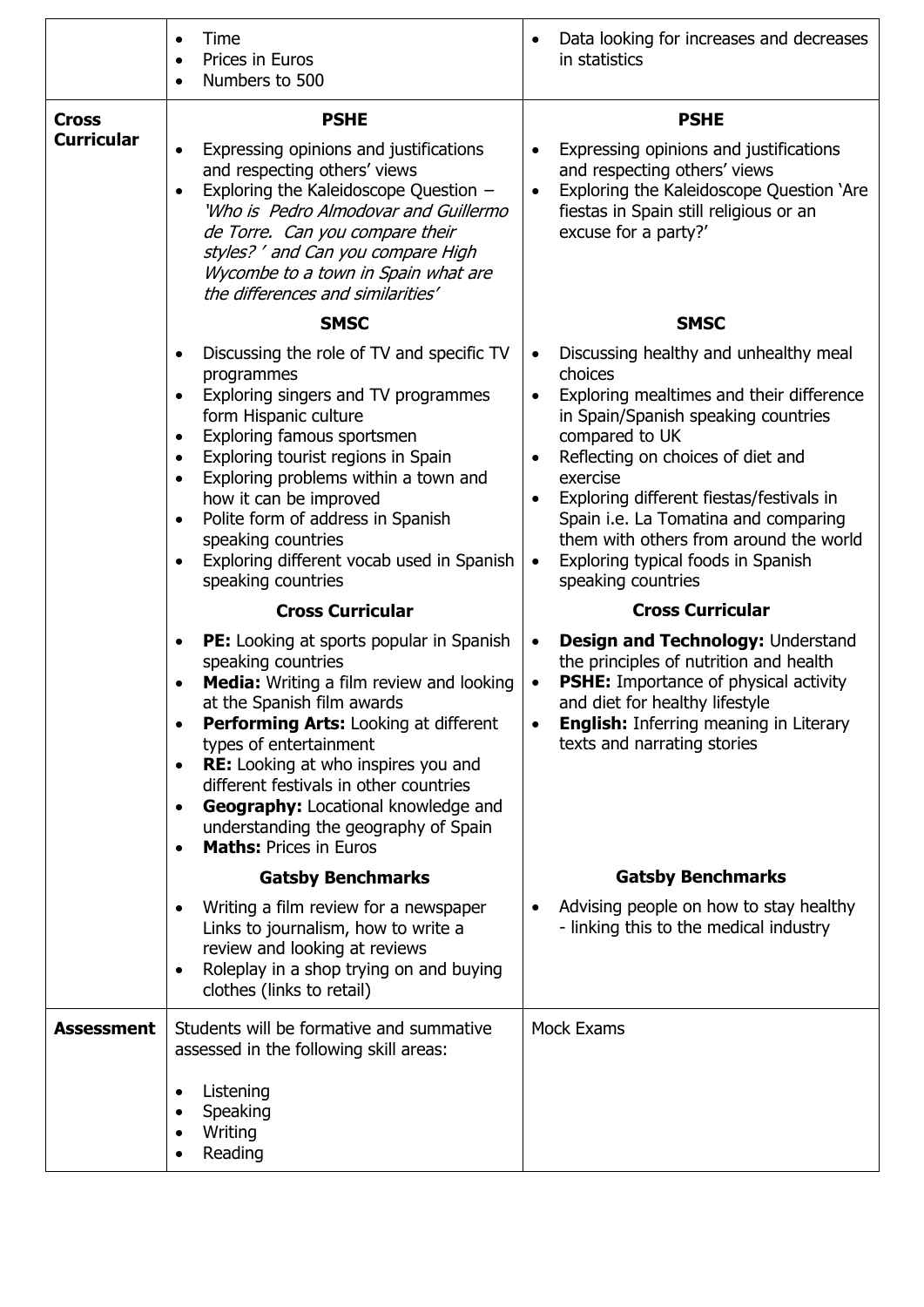| <b>YEAR 11</b>                                                                                                               | <b>Spring 1</b>                                                                                                                                                                                                                                                                                                                                                                                                                                                                                                                                                                                                                                                                                                                                                                                                                                                                                                                                                                                                                                                                                                                                                                                                                                                                                                     | <b>Spring 2</b>                                                                                                                                                                                                                                                                                                                                                                                                                                                                                                                                                                                                                                                                                                                                                                                                                                                                                                                                                                                                                                                                                                                                                                                                                                                                                                |
|------------------------------------------------------------------------------------------------------------------------------|---------------------------------------------------------------------------------------------------------------------------------------------------------------------------------------------------------------------------------------------------------------------------------------------------------------------------------------------------------------------------------------------------------------------------------------------------------------------------------------------------------------------------------------------------------------------------------------------------------------------------------------------------------------------------------------------------------------------------------------------------------------------------------------------------------------------------------------------------------------------------------------------------------------------------------------------------------------------------------------------------------------------------------------------------------------------------------------------------------------------------------------------------------------------------------------------------------------------------------------------------------------------------------------------------------------------|----------------------------------------------------------------------------------------------------------------------------------------------------------------------------------------------------------------------------------------------------------------------------------------------------------------------------------------------------------------------------------------------------------------------------------------------------------------------------------------------------------------------------------------------------------------------------------------------------------------------------------------------------------------------------------------------------------------------------------------------------------------------------------------------------------------------------------------------------------------------------------------------------------------------------------------------------------------------------------------------------------------------------------------------------------------------------------------------------------------------------------------------------------------------------------------------------------------------------------------------------------------------------------------------------------------|
| <b>Topics</b>                                                                                                                | <b>Topic Title:</b>                                                                                                                                                                                                                                                                                                                                                                                                                                                                                                                                                                                                                                                                                                                                                                                                                                                                                                                                                                                                                                                                                                                                                                                                                                                                                                 | <b>Topic Title:</b>                                                                                                                                                                                                                                                                                                                                                                                                                                                                                                                                                                                                                                                                                                                                                                                                                                                                                                                                                                                                                                                                                                                                                                                                                                                                                            |
|                                                                                                                              | A currar - Let's get to work<br><b>Jobs</b><br>$\bullet$<br>Money<br>$\bullet$<br><b>Work Experience</b><br>$\bullet$<br>Languages<br>$\bullet$<br>Summer Jobs<br>$\bullet$<br><b>Future Plans</b><br>$\bullet$                                                                                                                                                                                                                                                                                                                                                                                                                                                                                                                                                                                                                                                                                                                                                                                                                                                                                                                                                                                                                                                                                                     | Hacia un mundo mejor - A better world<br>Houses<br>$\bullet$<br>Environment<br>$\bullet$<br><b>Healthy Eating</b><br>$\bullet$<br><b>Global Issues</b><br>$\bullet$<br><b>Local Actions</b><br>$\bullet$<br><b>Healthy Lifestyles</b><br>$\bullet$<br><b>International Sporting Events</b><br>$\bullet$<br><b>Natural Disasters</b><br>$\bullet$                                                                                                                                                                                                                                                                                                                                                                                                                                                                                                                                                                                                                                                                                                                                                                                                                                                                                                                                                               |
| <b>Substantive</b><br><b>Knowledge</b><br><b>The</b><br><b>Knowledge</b><br><b>Taught By</b><br><b>The</b><br><b>Teacher</b> | Talking about different jobs and<br>$\bullet$<br>discussing job preferences<br>Talking about how you can earn money<br>using soler and the imperfect tense<br>Talking about work experience using the<br>$\bullet$<br>preterite and the imperfect together<br>Talking about the importance of learning<br>languages using the present and the<br>present continuous<br>Applying for a Summer job using indirect<br>$\bullet$<br>objects<br>Discussing gap years revising the<br>conditional tense<br>Discussing plans for the future using the<br>$\bullet$<br>subjunctive                                                                                                                                                                                                                                                                                                                                                                                                                                                                                                                                                                                                                                                                                                                                          | Describing types of houses<br>$\bullet$<br>Talking about the environment<br>$\bullet$<br>Talking about healthy eating<br>$\bullet$<br>Discussing diet related problems<br>$\bullet$<br>Considering global issues using the<br>$\bullet$<br>present subjunctive<br>Talking about local actions using the<br>$\bullet$<br>subjunctive in commands<br>Discussing healthy lifestyles<br>$\bullet$<br>Talking about international sporting<br>$\bullet$<br>events using the pluperfect tense<br>Talking about natural disasters using the<br>imperfect continuous                                                                                                                                                                                                                                                                                                                                                                                                                                                                                                                                                                                                                                                                                                                                                   |
| <b>How The</b><br><b>Knowledge</b><br>Is<br><b>Developed</b>                                                                 | Listen to a variety of forms of spoken<br>$\blacktriangleright$<br>language to obtain information.<br>Transcribe words and short sentences<br>➤<br>that they hear with increasing accuracy.<br>Initiate and develop conversations,<br>$\blacktriangleright$<br>coping with unfamiliar language and<br>unexpected responses, making use of<br>important social conventions such as<br>formal modes of address.<br>Express and develop ideas clearly and<br>$\blacktriangleright$<br>with increasing accuracy, both orally and<br>in writing.<br>Speak coherently and confidently, with<br>➤<br>increasingly accurate pronunciation and<br>intonation.<br>Read and show comprehension of<br>➤<br>original and adapted materials from a<br>range of different sources, understanding<br>the purpose, important ideas and details,<br>and provide an accurate English<br>translation of short, suitable material.<br>Read literary texts in the language (such<br>➤<br>as stories, songs, poems and letters), to<br>stimulate ideas, develop creative<br>expression and expand understanding of<br>the language and culture.<br>Write prose using an increasingly wide<br>$\blacktriangleright$<br>range of grammar and vocabulary,<br>write creatively to express their own<br>ideas and opinions, and translate short | Listen to a variety of forms of spoken<br>$\blacktriangleright$<br>language to obtain information.<br>Transcribe words and short sentences<br>$\blacktriangleright$<br>that they hear with increasing accuracy.<br>Initiate and develop conversations,<br>$\blacktriangleright$<br>coping with unfamiliar language and<br>unexpected responses, making use of<br>important social conventions such as<br>formal modes of address.<br>Express and develop ideas clearly and<br>$\blacktriangleright$<br>with increasing accuracy, both orally and<br>in writing.<br>Speak coherently and confidently, with<br>➤<br>increasingly accurate pronunciation and<br>intonation.<br>Read and show comprehension of original<br>and adapted materials from a range of<br>different sources, understanding the<br>purpose, important ideas and details, and<br>provide an accurate English translation of<br>short, suitable material.<br>Read literary texts in the language (such<br>➤<br>as stories, songs, poems and letters), to<br>stimulate ideas, develop creative<br>expression and expand understanding of<br>the language and culture.<br>Write prose using an increasingly wide<br>➤<br>range of grammar and vocabulary,<br>write creatively to express their own<br>ideas and opinions, and translate short |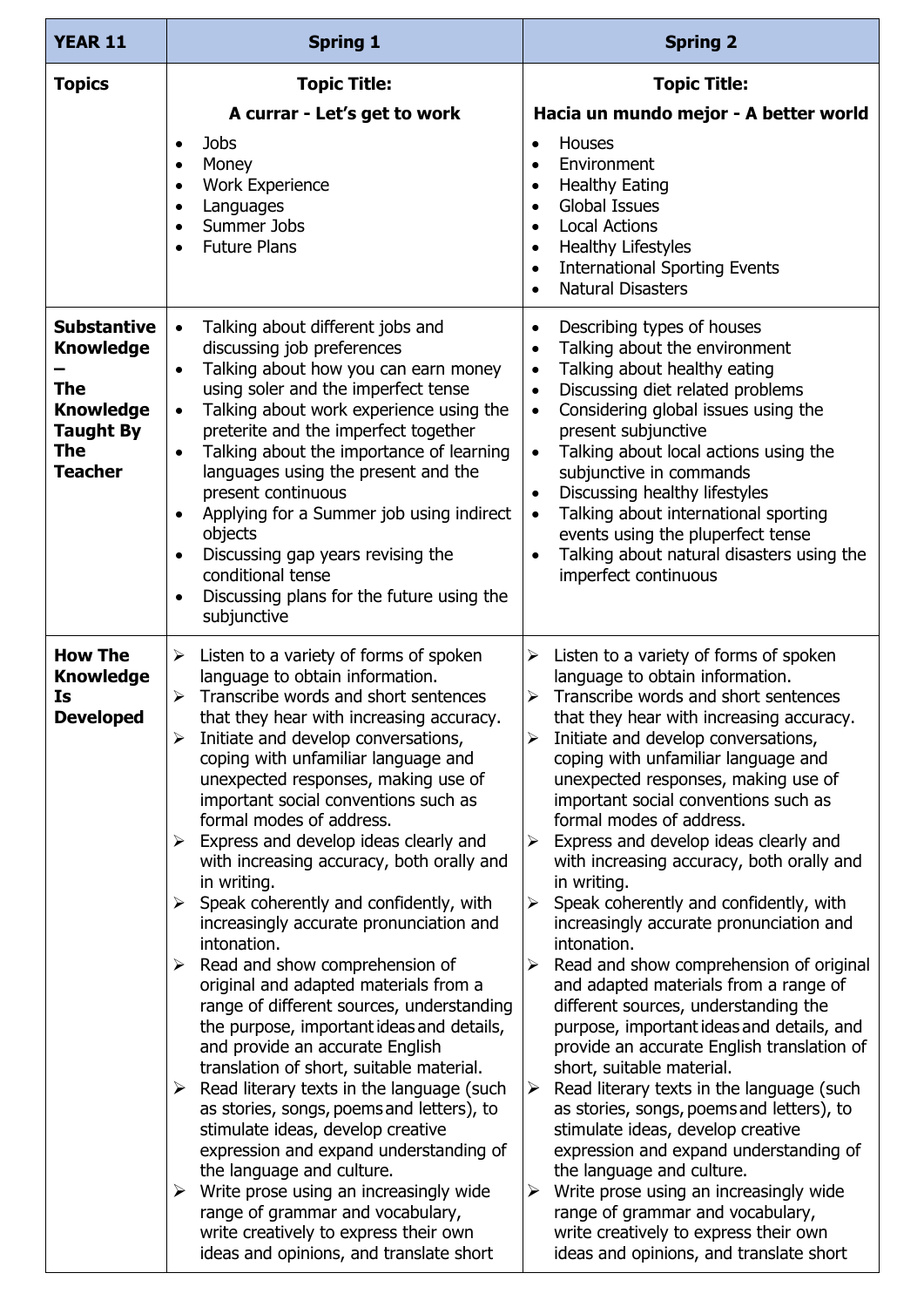|                                                    | written text accurately into the foreign<br>language.                                                                                                                                                                                                                                                                                                                                                                                                                                                                                                                                                                                                                                                                                                                                                                                                                   | written text accurately into the foreign<br>language.                                                                                                                                                                                                                                                                                                                                                                                                                                                                                                                                                                                                                                                                                                                                                                                                                                                                                                                                  |
|----------------------------------------------------|-------------------------------------------------------------------------------------------------------------------------------------------------------------------------------------------------------------------------------------------------------------------------------------------------------------------------------------------------------------------------------------------------------------------------------------------------------------------------------------------------------------------------------------------------------------------------------------------------------------------------------------------------------------------------------------------------------------------------------------------------------------------------------------------------------------------------------------------------------------------------|----------------------------------------------------------------------------------------------------------------------------------------------------------------------------------------------------------------------------------------------------------------------------------------------------------------------------------------------------------------------------------------------------------------------------------------------------------------------------------------------------------------------------------------------------------------------------------------------------------------------------------------------------------------------------------------------------------------------------------------------------------------------------------------------------------------------------------------------------------------------------------------------------------------------------------------------------------------------------------------|
| <b>Skills</b>                                      | <b>Listening</b><br>Listening for gist and detail at near<br>$\bullet$<br>normal speed<br><b>Speaking</b><br>Oral skills in Spanish with increasing<br>$\bullet$<br>accuracy<br>Express and develop thoughts and ideas<br>spontaneously and fluently<br><b>Reading</b><br>Reading for gist and detail<br>Writing<br>Using alternatives to 'and'<br>$\bullet$<br>Writing a formal letter<br>$\bullet$<br>General writing skills (how to organise a<br>$\bullet$<br>text)<br>Specific writing skills: developing<br>$\bullet$<br>accuracy when writing in Spanish and<br>translating into Spanish<br>Developing cohesion and coherence<br>$\bullet$<br>when translating texts from Spanish into<br>English<br>Grammar awareness<br>$\bullet$<br>Deepen knowledge about how language<br>works and enrich vocabulary to increase<br>their independent use and understanding | <b>Listening</b><br>Listening for gist and detail at near<br>$\bullet$<br>normal speed<br>Listening for high numbers<br>$\bullet$<br><b>Speaking</b><br>Oral skills in Spanish with increasing<br>$\bullet$<br>accuracy<br>Express and develop thoughts and ideas<br>$\bullet$<br>spontaneously and fluently<br>Explaining your point of view<br>$\bullet$<br><b>Reading</b><br>Reading for gist and detail<br>٠<br>Writing<br>Presenting a written argument<br>General writing skills (how to organise a<br>$\bullet$<br>text)<br>Using grammar knowledge in translation<br>$\bullet$<br>Specific writing skills: developing<br>$\bullet$<br>accuracy when writing in Spanish and<br>translating into Spanish<br>Developing cohesion and coherence<br>$\bullet$<br>when translating texts from Spanish into<br>English<br>Grammar awareness<br>$\bullet$<br>Deepen knowledge about how language<br>works and enrich vocabulary to increase<br>their independent use and understanding |
|                                                    | of extended language in a range of<br>contexts                                                                                                                                                                                                                                                                                                                                                                                                                                                                                                                                                                                                                                                                                                                                                                                                                          | of extended language in a range of<br>contexts                                                                                                                                                                                                                                                                                                                                                                                                                                                                                                                                                                                                                                                                                                                                                                                                                                                                                                                                         |
| <b>Links To</b><br><b>Prior</b><br><b>Learning</b> | <b>Jobs</b><br>$\bullet$<br>Opinions<br>$\bullet$<br>Adjectives<br>$\bullet$<br><b>Conditional Tense</b><br>$\bullet$<br><b>Numbers</b><br>$\bullet$                                                                                                                                                                                                                                                                                                                                                                                                                                                                                                                                                                                                                                                                                                                    | Houses/Homes<br>٠<br>Food and Drink<br>$\bullet$<br>Numbers and Percentages<br>The Passive<br>$\bullet$<br>Use of the Gerund                                                                                                                                                                                                                                                                                                                                                                                                                                                                                                                                                                                                                                                                                                                                                                                                                                                           |
| Literacy/<br><b>Numeracy</b>                       | <b>Literacy</b><br>Analysing English grammar and literacy to<br>understand the following aspects of Spanish<br>grammar:-<br>Masculine and feminine nouns<br>$\bullet$<br>Revision of the present, present<br>$\bullet$<br>continuous and imperfect tense<br>Writing a formal letter<br>$\bullet$<br><b>Future Tense phrases</b><br>$\bullet$<br>Strategies to work out the meaning of<br>$\bullet$<br>unknown vocabulary<br>Translation tasks and word order from<br>$\bullet$<br>English into Spanish                                                                                                                                                                                                                                                                                                                                                                  | <b>Literacy</b><br>Analysing English grammar and literacy to<br>understand the following aspects of Spanish<br>grammar:-<br>The subjunctive (present and in<br>$\bullet$<br>commands)<br>The pluperfect tense<br>$\bullet$<br>The imperfect continuous<br>$\bullet$<br>Revision of the present, imperfect,<br>$\bullet$<br>preterite, future and conditional tense<br>Strategies to work out the meaning of<br>٠<br>unknown vocabulary<br>Translation tasks and word order from<br>$\bullet$<br>English into Spanish                                                                                                                                                                                                                                                                                                                                                                                                                                                                   |